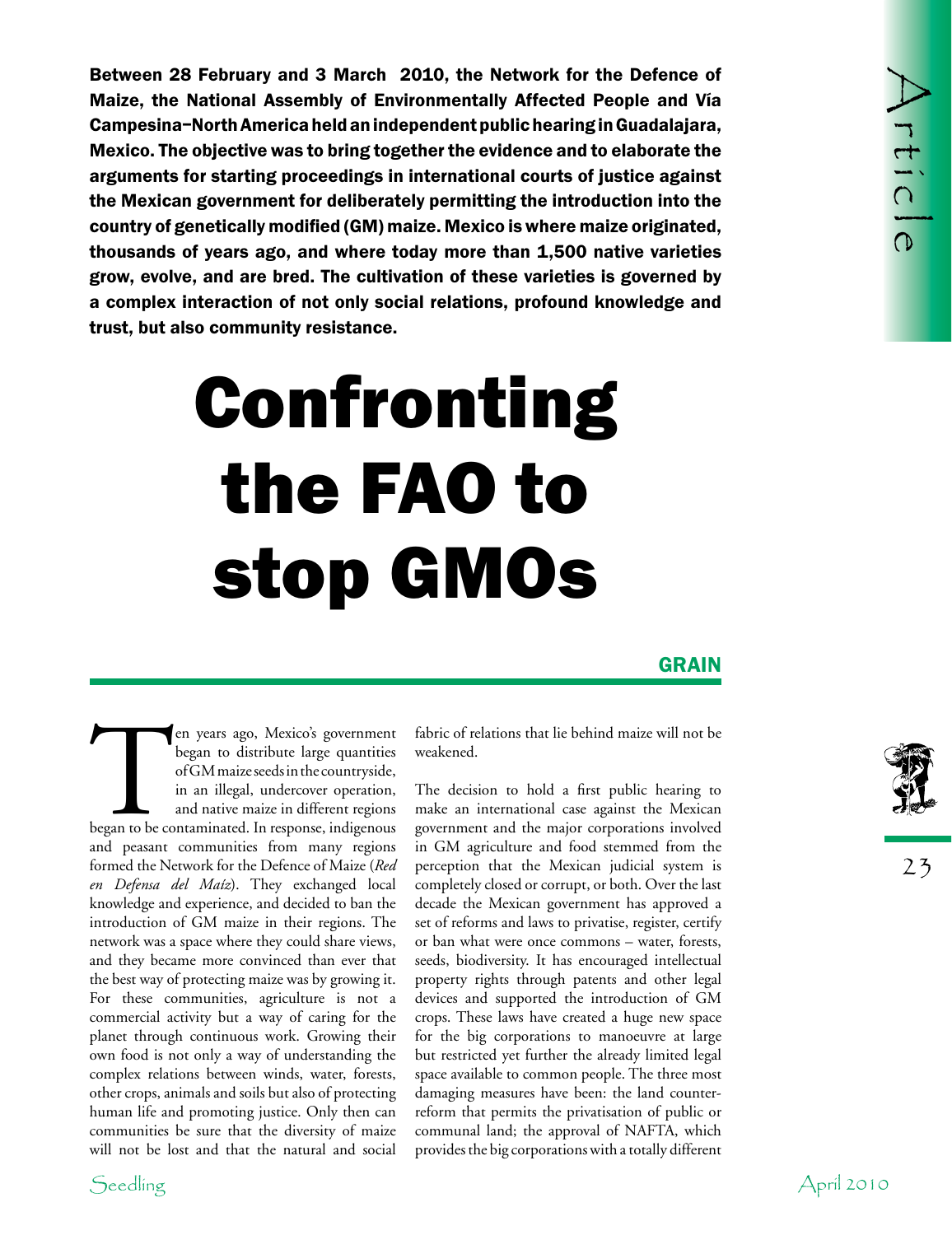Article

set of rules with which to advance their interests; and the refusal to acknowledge indigenous rights in the Constitution.

It is no coincidence that, just a few months after the Mexican government had made it legally possible to grow GM maize experimentally in field trials (which, in practice, ended the moratorium that had been in effect since 1998), the United Nations Food and Agriculture Organisation (FAO) decided to come to Mexico to hold a "technical meeting" to promote biotechnologies as a solution to hunger in the world. At the very least, the decision showed a crass lack of sensitivity to the deep struggle being waged in Mexico over the issue.

Indigenous communities went further: they saw it as little short of a provocation from both parties. FAO was openly backing the Mexican authorities in their efforts to release GM crops, while Mexico's decision to host the meeting was a way of publicly acknowledging its support for FAO's biotechnology approach. So to hold a public hearing to enquire into these events was also meant as a counterattack upon the FAO for holding a meeting that was geared to promoting GMOs and to advancing the interests of the corporations.

The FAO's involvement with biotechnology is blatant, as these three quotations from its official preparatory documents show:

"Agricultural biotechnologies provide opportunities to address the significant challenges of ensuring food security without destroying the environmental resource base. [Executive summary]

More emphasis and activity have been focused on developing policies and regulations related to preventing risks arising from GMO than to facilitating the use of agricultural biotechnologies for the benefit of poor rural producers. [p. 9, 2.7, 42]

Over-emphasis of and polarization within the "GMO debate" has distracted and diverted scientific and policy resources from focusing on the needs of poor rural producers. The controversy regarding GMOs in food and agriculture over the past decade has had significant effects in stalling, reducing and redirecting some public sector research efforts in agricultural biotechnologies …" [p. 9, 2.7,  $[43]$ <sup>1</sup>

In a context so biased in favour of corporations, Pat Mooney, executive director of ETC Group, a



*The public hearing in Guadalajara.*

veteran civil society member of the FAO's steering committee and a known activist against GMOs from the beginning, decided to resign publicly in protest:

"The overwhelming thrust of the guiding documents for the meeting are hopelessly biased in favour of biotechnology and skewed to persuade developing countries that they have no option but to climb on the biotech bandwagon. It's unacceptable that a supposedly neutral inter-governmental body like FAO would allow itself to be turned into a billboard for Big Biotech,"

Mooney said.2 The ETC Group press release goes on to point out:

"The choice of Mexico as a venue for the biotech conference is also controversial. The Mexican government has recently broken a 10 year moratorium on the planting of GM maize. Answering a letter against these GM maize trials, sent by 1,500 organisations from 67 countries, the FAO secretariat said that it was a 'national matter' for Mexico, not for FAO."3

## The resistance is joined

Many different people from communities, organisations, research centres and civil society





24

2010, document ABDC10/9 [Issues–Recommendations]: Agricultural Biotechnologies for Food Security and Sustainable Development: Options for developing Countries and Priorities for Action by the International Community, January 2010, http://www.fao.org/fileadmin/ user\_upload/abdc/documents/optpriore.pdf

1 FAO International Technical Conference, "Agricultural biotechnologies in developing countries: Options and opportunities in crops, forestry, livestock, fisheries and agroindustry to face the challenges of food security and climate change" (ABDC–10), Guadalajara, Mexico, 1–4 March

2 ETC Group, "FAO's Biotech Meeting Dubbed 'Biased for Business' as Steering Committee Member Resigns", 26 February 2010, http://www.etcgroup.org/en/ node/5078

3 *Ibid.*